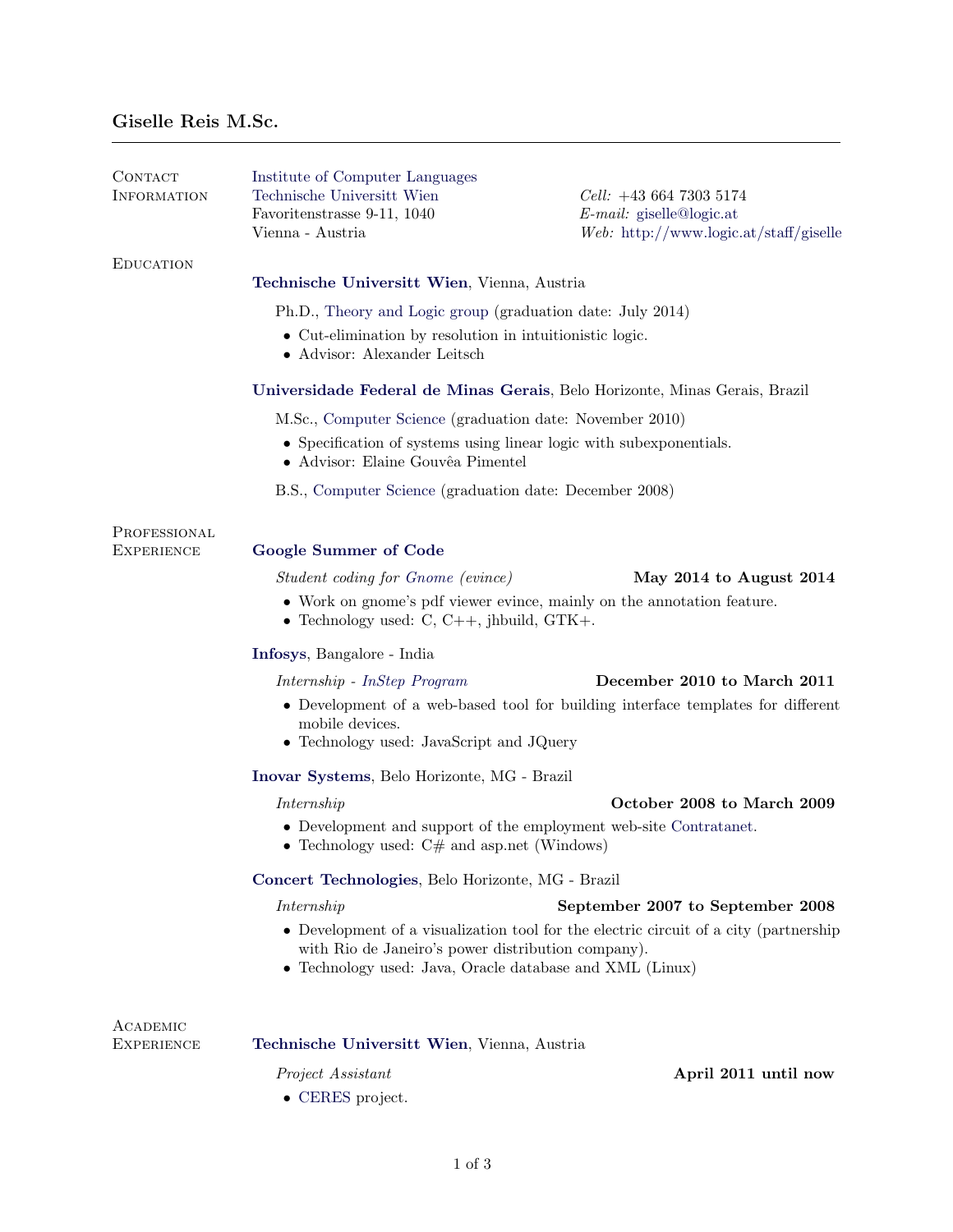# [Centro Universitario UNA](https://www.una.br), Belo Horizonte, Minas Gerais, Brazil

### Teacher March 2010 until November 2010

# • Taught courses on Algorithms and Data Structures and Introduction to Programming, both theoretical and practical, to students of Information Sciences and Engineering.

# [Universidade Federal de Minas Gerais](http://www.ufmg.br), Belo Horizonte, Minas Gerais, Brazil

### Teacher's Assistant 2009/2010

- Specialization in Informatics: Java Programming and Data Structures
- Teacher: Roberto da Silva Bigonha

## Teacher's Assistant 2010

- Computer Science (Bachelor's degree): Artificial Intelligence
- Teacher: José de Siqueira

## Undergraduate Researcher January to December 2008

- Research about logic and proof theory and its relation to programming languages and computability.
- Development of an interpreter for the intuitionistic logic (languages: Prolog and  $\lambda$ -Prolog).
- Advisor: Elaine Gouvêa Pimentel

## Undergraduate Researcher September 2005 to October 2006

# • Research in the data mining project [Tamandu](http://tamandua.speed.dcc.ufmg.br/) on the following areas:

- Web-development (Java, JSP, JavaScript, Apache, CSS).
- Human-computer interaction.
- Discovery of frequent patterns (Perl, C).
- Advisors: Wagner Meira Júnior and Raquel Oliveira Prates

### **PUBLICATIONS**

Algorithmic introduction of quantified cuts. Stefan Hetzl, Alexander Leitsch, Giselle Reis, Daniel Weller, [Theoretical Computer Science,](http://dx.doi.org/10.1016/j.tcs.2014.05.018) 2014

Introducing quantified cuts in logic with equality. Stefan Hetzl, Alexander Leitsch, Giselle Reis, Janos Tapolczai and Daniel Weller, [International Joint Conference on](http://cs.nyu.edu/ijcar2014/) [Automate Reasoning \(IJCAR\),](http://cs.nyu.edu/ijcar2014/) 2014

Quati: An Automated Tool for Proving Permutation Lemmas. Vivek Nigam, Giselle Reis and Leonardo Lima, [International Joint Conference on Automate Reasoning \(IJ-](http://cs.nyu.edu/ijcar2014/)[CAR\),](http://cs.nyu.edu/ijcar2014/) 2014

Quati: From Linear Logic Specifications to Inference Rules. Vivek Nigam, Giselle Reis and Leonardo Lima,  $17^{th}$  [Brazilian Logic Conference \(EBL\),](http://www.uff.br/ebl/) 2014

Algorithmic Introduction of Quantified Cuts (submitted). Stefan Hetzl, Alexander Leitsch, Giselle Reis and Daniel Weller, Theoretical Computer Science, 2013

An Extended Framework for Specifying and Reasoning about Proof Systems (accepted for publication). Vivek Nigam, Elaine Pimentel and Giselle Reis, Journal of Logic and Computation, 2013